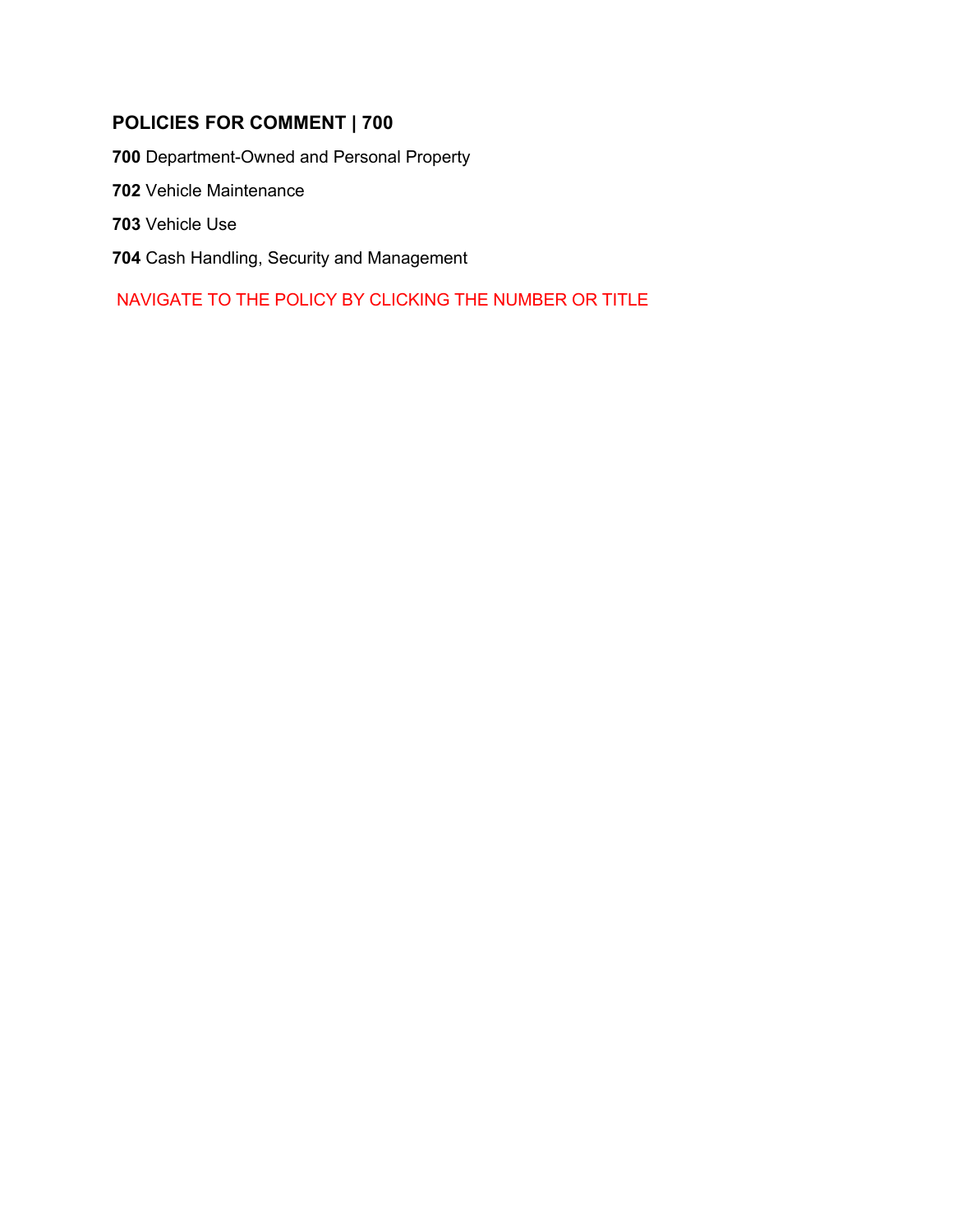# <span id="page-1-0"></span>**Department-Owned and Personal Property**

# **700.1 PURPOSE AND SCOPE**

### **Discretionary**

Department employees are expected to properly care for department property assigned or entrusted to them. Employees may also suffer occasional loss or damage to personal or department property while performing their assigned duties. Certain procedures are required depending on the loss and ownership of the item.

# **700.2 DOCUMENTATION OF ISSUED PROPERTY**

# **Discretionary MODIFIED**

All property issued shall be documented in the appropriate equipment log. Upon an employee's separation from the Department, all issued equipment shall be returned and documentation of the return signed by a supervisor.

# 700.2.1 CARE OF DEPARTMENT PROPERTY

# **Discretionary MODIFIED**

Employees shall be responsible for the safekeeping, serviceable condition, proper care, use of department property assigned or entrusted to them. An employee's intentional or negligent abuse or misuse of department property may lead to Corrective action including, but not limited to, the cost of repair or replacement.

- (a) Employees shall promptly report through the chain of command, any loss, damage to or unserviceable condition of any department-issued property or equipment assigned for their use.
	- 1. A supervisor receiving such a report shall conduct an appropriate investigation and direct a memo to the appropriate Section Commander that shall include the result of his/her investigation and whether the employee followed proper procedures. The supervisor's report shall address whether reasonable care was taken to prevent the loss, damage or unserviceable condition.
	- 2. A review by the staff to determine whether misconduct or negligence was involved should be completed.
- (b) The use of damaged or unserviceable department property should be discontinued as soon as practicable and, if appropriate and approved by the staff, replaced with comparable department property as soon as available and following notice to a supervisor.
- (c) Except when otherwise directed by competent authority or required by exigent circumstances, department property shall only be used by those to whom it was assigned. Use should be limited to official purposes and in the capacity for which it was designed.
- (d) Department property shall not be thrown away, sold, traded, donated, destroyed or otherwise disposed of without proper authority.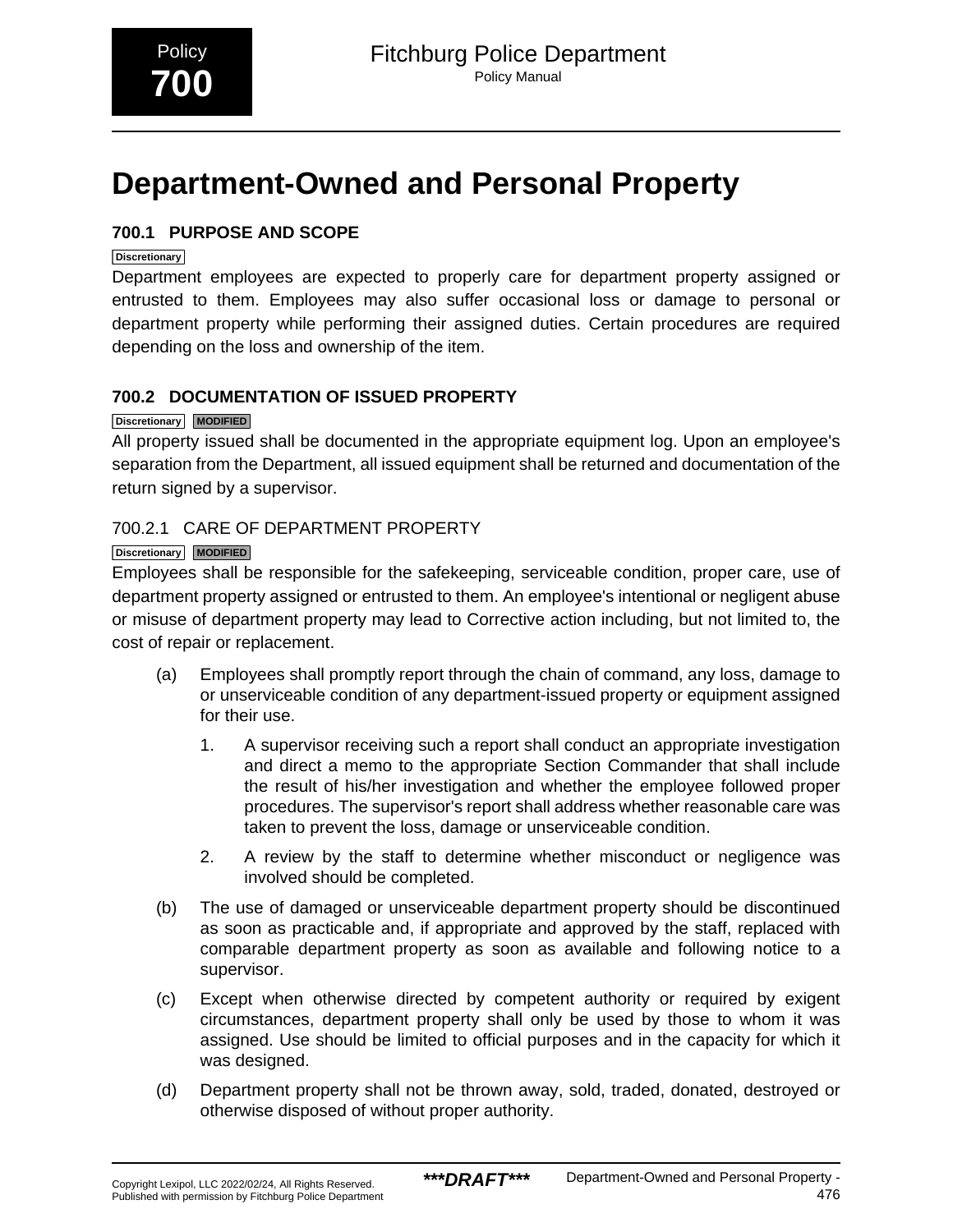Policy Manual

# Department-Owned and Personal Property

(e) In the event that any department property becomes damaged or unserviceable, no employee shall attempt to repair the property without prior approval of a supervisor.

# **700.3 USE OF PERSONAL PROPERTY**

#### **Discretionary**

The carrying of personal equipment on-duty or its use in the performance of duties requires prior written approval by the Chief of Police or appropriate Section Commander. The employee should submit for approval the description of personal property that the employee has requested to carry, the reason for its use, the period of its use and the terms of its use. Personal property of the type routinely carried by persons not performing law enforcement duties, and that is not a weapon, is excluded from this requirement.

700.3.1 DEFINITIONS

**Discretionary** Definitions related to this policy include:

**Personal property** - Items or equipment owned by, provided by or purchased totally at the expense of the employee. This definition includes optional equipment items identified in the Uniform Regulations Policy.

# 700.3.2 FILING CLAIMS FOR PERSONAL PROPERTY

## **Discretionary MODIFIED**

Claims for reimbursement for damage or loss of personal property must be made in written form. This notification is submitted to the employee's immediate supervisor. The supervisor will assess the claim and then route the notification to the Deputy Chief.

Upon review by the Deputy Chief and a finding that no misconduct or negligence was involved, repair or replacement may be recommended by the Chief of Police or designee, who will then forward the claim to the finance department.

The Department will not replace or repair costly items (e.g., jewelry, exotic equipment) that are not reasonably required as a part of work.

# 700.3.3 REPORTING REQUIREMENT

**Discretionary**

A verbal report shall be made to the employee's immediate supervisor as soon as circumstances permit.

A written report shall be submitted before the employee goes off-duty or within the time frame directed by the supervisor to whom the verbal report is made.

# **700.4 LOSS OR DAMAGE OF PROPERTY OF ANOTHER**

#### **Discretionary**

Officers and other employees intentionally or unintentionally may cause damage to the real or personal property of another while performing their duties. Any employee who damages or causes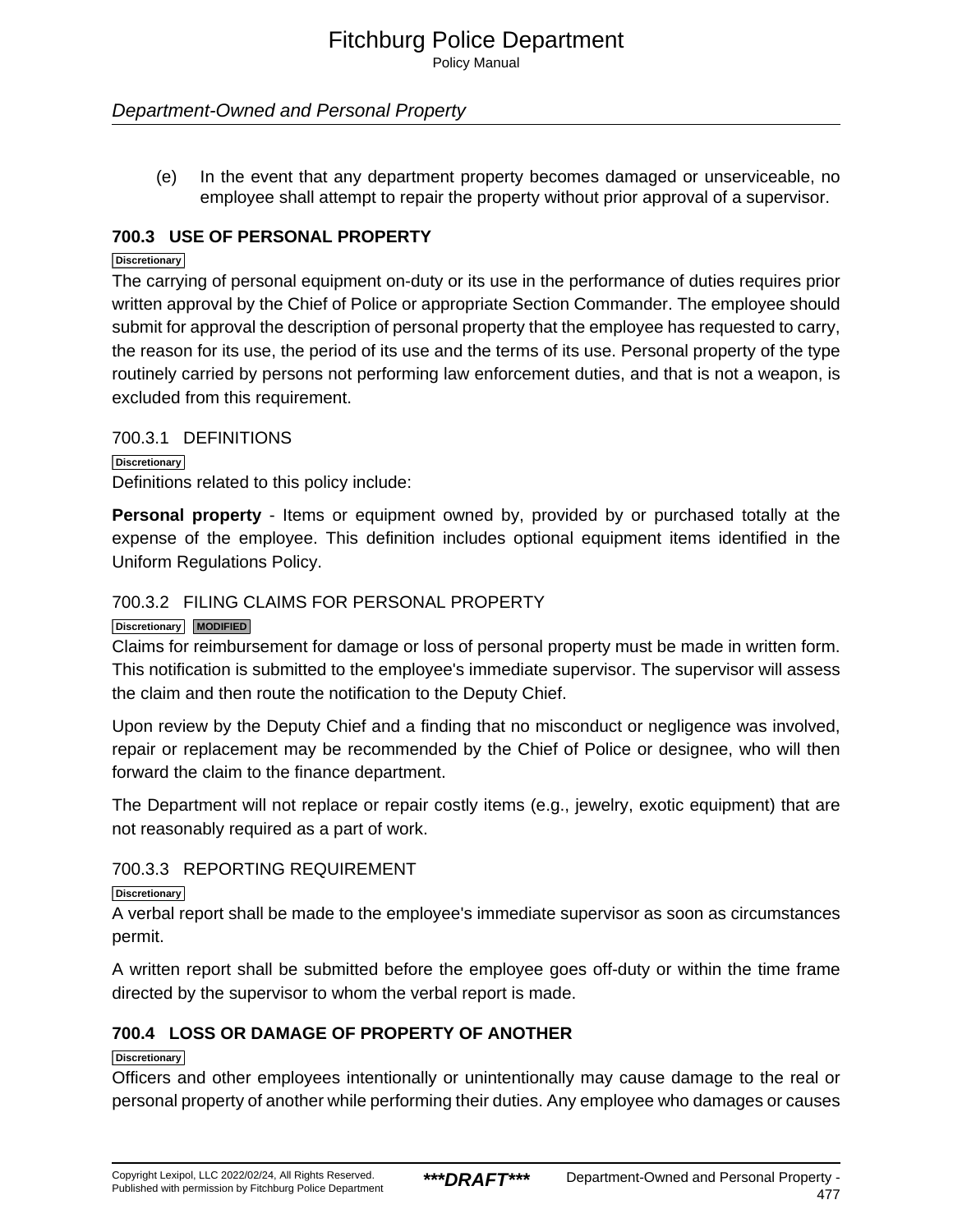Policy Manual

# Department-Owned and Personal Property

to be damaged any real or personal property of another while performing any law enforcement function shall report it as provided below.

- (a) A verbal report shall be made to the employee's immediate supervisor as reasonably soon as circumstances permit.
- (b) A written report shall be submitted before the employee goes off-duty or within the time frame directed by the supervisor to whom the verbal report was made.

# 700.4.1 DAMAGE BY PERSON OF ANOTHER AGENCY

# **Discretionary**

If employees of another jurisdiction cause damage to personal property or property belonging to the City of City of Fitchburg, it shall be the responsibility of the employee present or the employee responsible for the property to make a verbal report to his/her immediate supervisor as reasonably soon as circumstances permit. The employee shall submit a written report before going off-duty or as otherwise directed by the supervisor.

These written reports, accompanied by the supervisor's written report, shall promptly be forwarded to the appropriate Section Commander.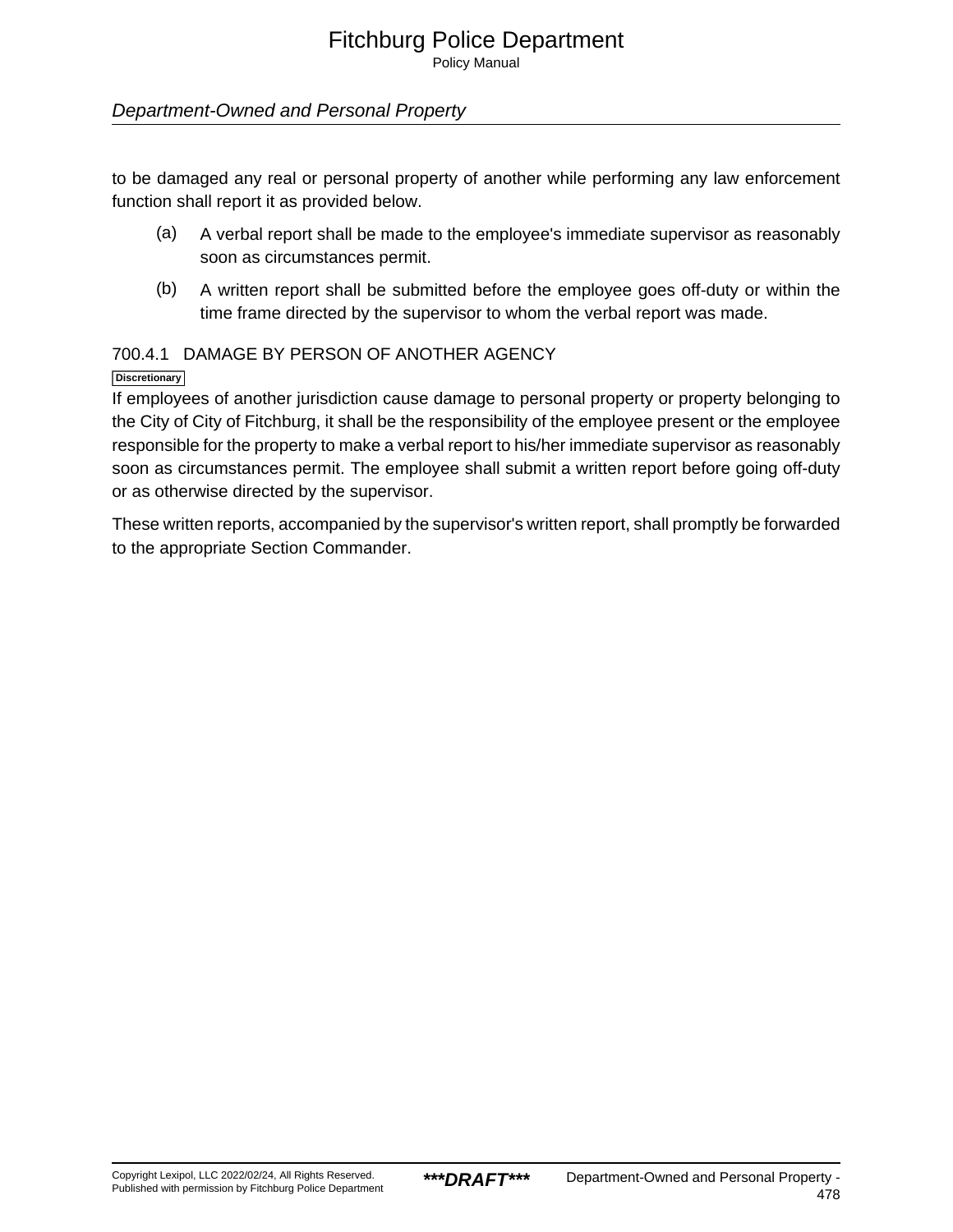# <span id="page-4-0"></span>**Vehicle Maintenance**

# **702.1 PURPOSE AND SCOPE**

## **Discretionary**

Employees are responsible for assisting in maintaining department vehicles so that they are properly equipped, maintained, refueled and present a clean appearance.

# **702.2 DEFECTIVE VEHICLES**

### **Discretionary MODIFIED**

When a department vehicle becomes inoperative or in need of a repair that affects the safety of the vehicle, that vehicle shall be removed from service for repair. Proper documentation shall be promptly completed by the employee who becomes aware of the defective condition. Communication through approve methods, describing the correction needed, shall be promptly forwarded to vehicle maintenance for repair.

The employee's supervisor should be notified when an assigned vehicle becomes inoperative or in need of repair.

# 702.2.1 SUSPECTED DAMAGE OR POOR PERFORMANCE

## **Discretionary MODIFIED**

Vehicles that may have suffered damage, or whose control or safety features has been diminished shall be immediately removed from service for inspection and repair.

# 702.2.2 SEVERE USE INSPECTION

# **Discretionary**

Vehicles operated under severe use conditions, which include operations for which the vehicle is not designed or that exceeds the manufacturer's use parameters, should be removed from service and subjected to a safety inspection as soon as practicable. Severe conditions may include rough roadway or off-road operation, hard or extended braking, pursuits or prolonged high-speed operation.

# 702.2.3 REMOVAL OF WEAPONS

# **Best Practice MODIFIED**

All firearms, weapons and kinetic impact weapons shall be removed from a vehicle and properly secured in the armory prior to the vehicle being released for maintenance, service or repair, except in instances of minor maintenance when the department member will be remaining with the vehicle (such as oil changes).

# **702.3 VEHICLE EQUIPMENT**

# **Discretionary**

Certain items shall be maintained in all department vehicles for emergency purposes and to perform routine duties.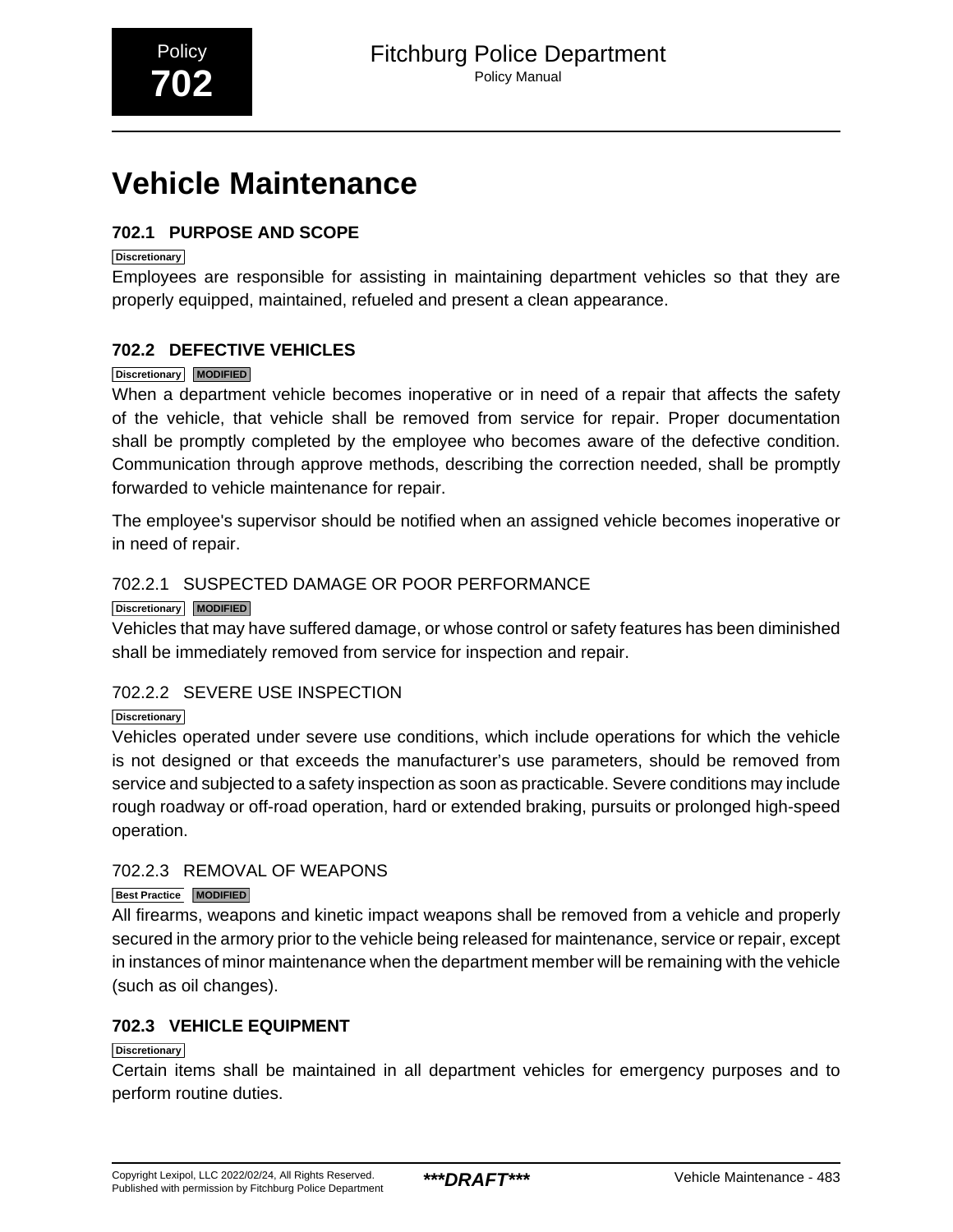Policy Manual

# 702.3.1 PATROL VEHICLES

#### **Discretionary MODIFIED**

Officers shall inspect the patrol vehicle, both marked and unmarked, at the beginning of the shift and ensure that the following equipment, at a minimum, is in the vehicle. Please see attached form for required equipment.

## **702.4 VEHICLE REFUELING**

#### **Discretionary MODIFIED**

Absent emergency conditions or supervisor approval, officers driving patrol vehicles shall fill the squad with fuel to ensure it is ready for future use. Whenever practicable, vehicles should be fully fueled when placed into service and refueled before the level falls below one-quarter tank. Vehicles shall only be refueled at an authorized location.

# **702.5 WASHING OF VEHICLES**

#### **Discretionary MODIFIED**

All units shall be kept clean at all times and, weather conditions permitting, shall be washed as necessary to enhance their appearance.

Employees using a vehicle shall remove any trash or debris at the end of the shift. Confidential documents should be placed in a designated receptacle provided for the shredding of this material.

# **702.6 NON-SWORN EMPLOYEE USE**

#### **Discretionary MODIFIED**

Non-sworn employees shall not operate the emergency lights or siren of any vehicle unless expressly authorized by a supervisor.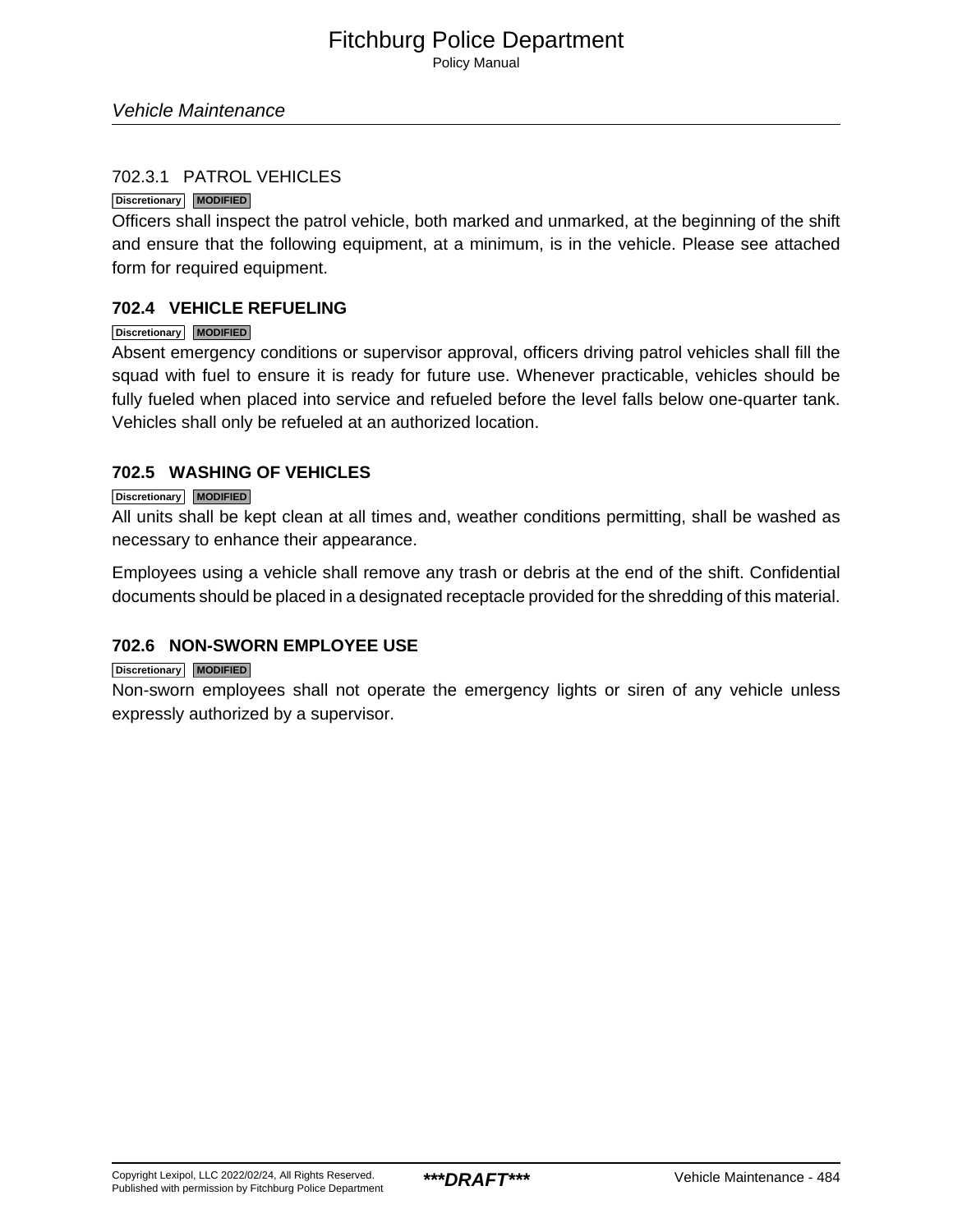<span id="page-6-0"></span>

# **Vehicle Use**

# **703.1 PURPOSE AND SCOPE**

# **Best Practice**

The purpose of this policy is to establish a system of accountability to ensure department vehicles are used appropriately. This policy provides guidelines for on- and off-duty use of department vehicles and shall not be construed to create or imply any contractual obligation by the City of City of Fitchburg to provide assigned take-home vehicles.

# **703.2 POLICY**

# **Best Practice**

The Fitchburg Police Department provides vehicles for department-related business and may assign patrol and unmarked vehicles based on a determination of operational efficiency, economic impact to the Department, requirements for tactical deployments and other considerations.

# **703.3 USE OF VEHICLES**

**Best Practice**

# 703.3.1 SHIFT ASSIGNED VEHICLES

# **Best Practice MODIFIED**

The Shift Sergeant shall ensure member assignments and vehicle numbers are completed for each shift. Officers shall document their assigned vehicle through appropriate computer software. If a member exchanges vehicles during his/her shift, the new vehicle number shall be documented on the roster.

# 703.3.2 OTHER USE OF VEHICLES

# **Best Practice MODIFIED**

Members utilizing a vehicle for any purpose other than their normally assigned duties or normal vehicle assignment (e.g., transportation to training, community event) shall first notify the Shift Sergeant and dispatch.

This subsection does not apply to those who are assigned to transport vehicles to and from a maintenance facility or car wash.

# 703.3.3 INSPECTIONS

# **Best Practice**

Members shall be responsible for inspecting the interior and exterior of any assigned vehicle before taking the vehicle into service and at the conclusion of their shifts. Any previously unreported damage, mechanical problems, unauthorized contents or other problems with the vehicle shall be promptly reported to a supervisor and documented as appropriate.

The interior of any vehicle that has been used to transport any person other than a member of this department should be inspected prior to placing another person in the vehicle and again after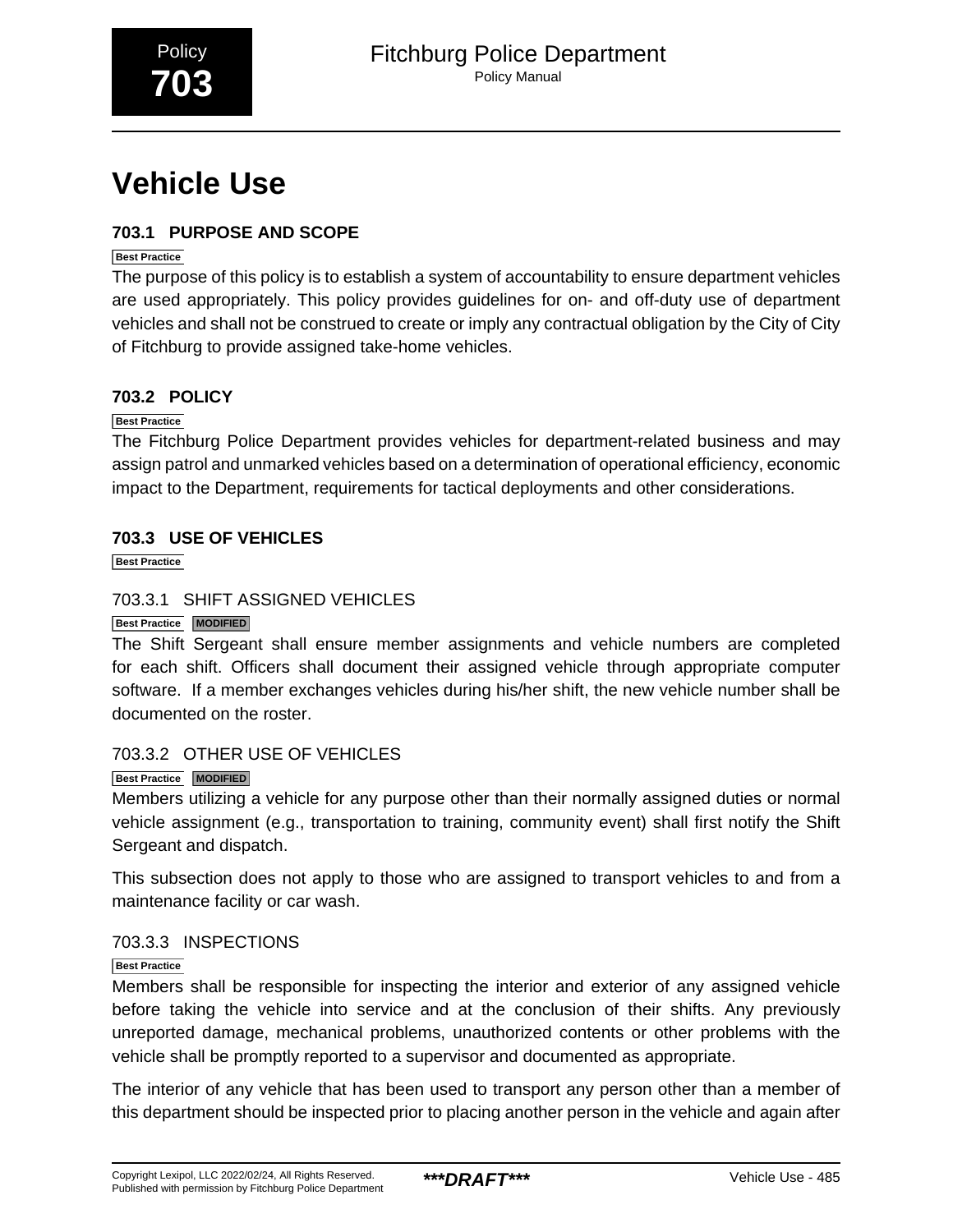Policy Manual

the person is removed. This is to ensure that unauthorized or personal items have not been left in the vehicle.

When transporting any suspect, prisoner or arrestee, the transporting member shall search all areas of the vehicle that are accessible by the person before and after that person is transported.

All department vehicles are subject to inspection and/or search at any time by a supervisor without notice and without cause. No member assigned to or operating such vehicle shall be entitled to any expectation of privacy with respect to the vehicle or its contents.

### 703.3.4 SECURITY AND UNATTENDED VEHICLES

#### **Best Practice MODIFIED**

Unattended vehicles should be locked and secured at all times. Officers who exit a vehicle rapidly in an emergency situation or to engage in a foot pursuit must carefully balance the need to exit the vehicle quickly with the need to secure the vehicle.

Members shall ensure all weapons are secured while the vehicle is unattended.

### 703.3.5 MOBILE DIGITAL COMPUTER

#### **Discretionary**

Members assigned to vehicles equipped with a Mobile Digital Computer (MDC) shall log onto the MDC with the required information when going on-duty. If the vehicle is not equipped with a working MDC, the member shall notify Dispatch. Use of the MDC is governed by the Mobile Digital Computer Use Policy.

# 703.3.6 VEHICLE LOCATION SYSTEM

#### **Discretionary**

Patrol and other vehicles, at the discretion of the Chief of Police, may be equipped with a system designed to track the vehicle's location. While the system may provide vehicle location and other information, members are not relieved of their responsibility to use required communication practices to report their location and status.

Members shall not make any unauthorized modifications to the system. At the start of each shift, members shall verify that the system is on and report any malfunctions to their supervisor. If the member finds that the system is not functioning properly at any time during the shift, he/she should exchange the vehicle for one with a working system, if available.

System data may be accessed by supervisors at any time. However, access to historical data by personnel other than supervisors will require Section Commander approval.

All data captured by the system shall be retained in accordance with the established records retention schedule.

703.3.7 KEYS **Discretionary**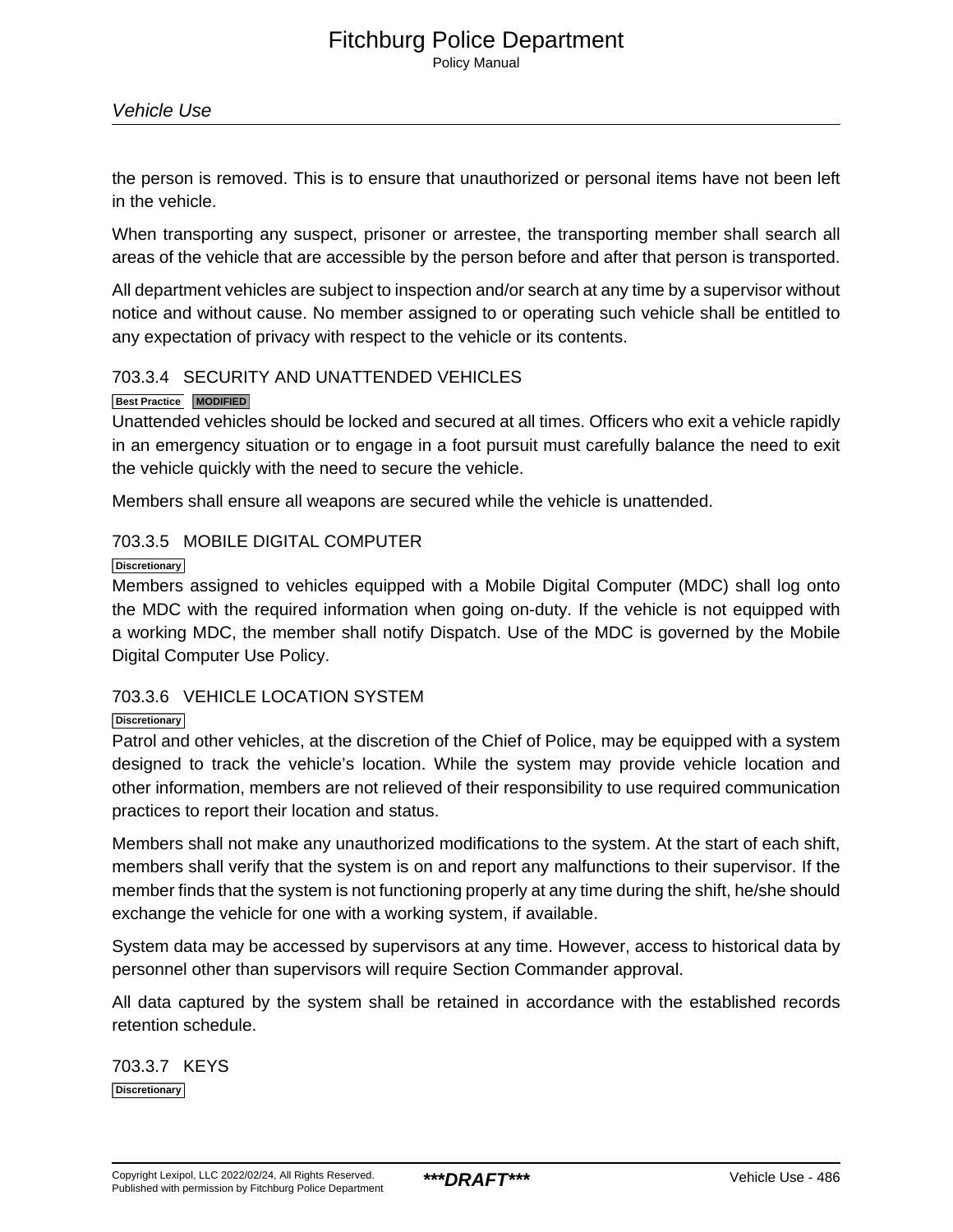Policy Manual

Members approved to operate marked patrol vehicles should be issued a copy of the key as part of their initial equipment distribution. Members who are assigned a specific vehicle should be issued keys for that vehicle.

Members shall not duplicate keys. The loss of a key shall be promptly reported in writing through the member's chain of command.

# 703.3.8 AUTHORIZED PASSENGERS

#### **Best Practice**

Members operating department vehicles shall not permit persons other than City personnel or persons required to be conveyed in the performance of duty, or as otherwise authorized, to ride as passengers in the vehicle, except as stated in the Ride-Along Policy.

# 703.3.9 ALCOHOL

#### **Best Practice**

Members who have consumed alcohol are prohibited from operating any department vehicle unless it is required by the duty assignment (e.g., task force, undercover work). Regardless of assignment, members may not violate state law regarding vehicle operation while intoxicated.

### 703.3.10 PARKING

#### **Discretionary**

Except when responding to an emergency or when urgent department-related business requires otherwise, members driving department vehicles should obey all parking regulations at all times.

Department vehicles should be parked in assigned stalls. Members shall not park privately owned vehicles in stalls assigned to department vehicles or in other areas of the parking lot that are not so designated unless authorized by a supervisor. Privately owned motorcycles shall be parked in designated areas.

# 703.3.11 ACCESSORIES AND/OR MODIFICATIONS

#### **Discretionary**

There shall be no modifications, additions or removal of any equipment or accessories without written permission from the assigned vehicle program manager.

# 703.3.12 NON-SWORN MEMBER USE

#### **Best Practice MODIFIED**

Non-sworn members using marked emergency vehicles shall ensure that all weapons have been removed before going into service. Non-sworn members shall not operate the emergency lights or siren of any vehicle unless expressly authorized by a supervisor.

# **703.4 INDIVIDUAL MEMBER ASSIGNMENT TO VEHICLES**

#### **Best Practice**

Department vehicles may be assigned to individual members at the discretion of the Chief of Police. Vehicles may be assigned for on-duty and/or take-home use. Assigned vehicles may be changed at any time. Permission to take home a vehicle may be withdrawn at any time.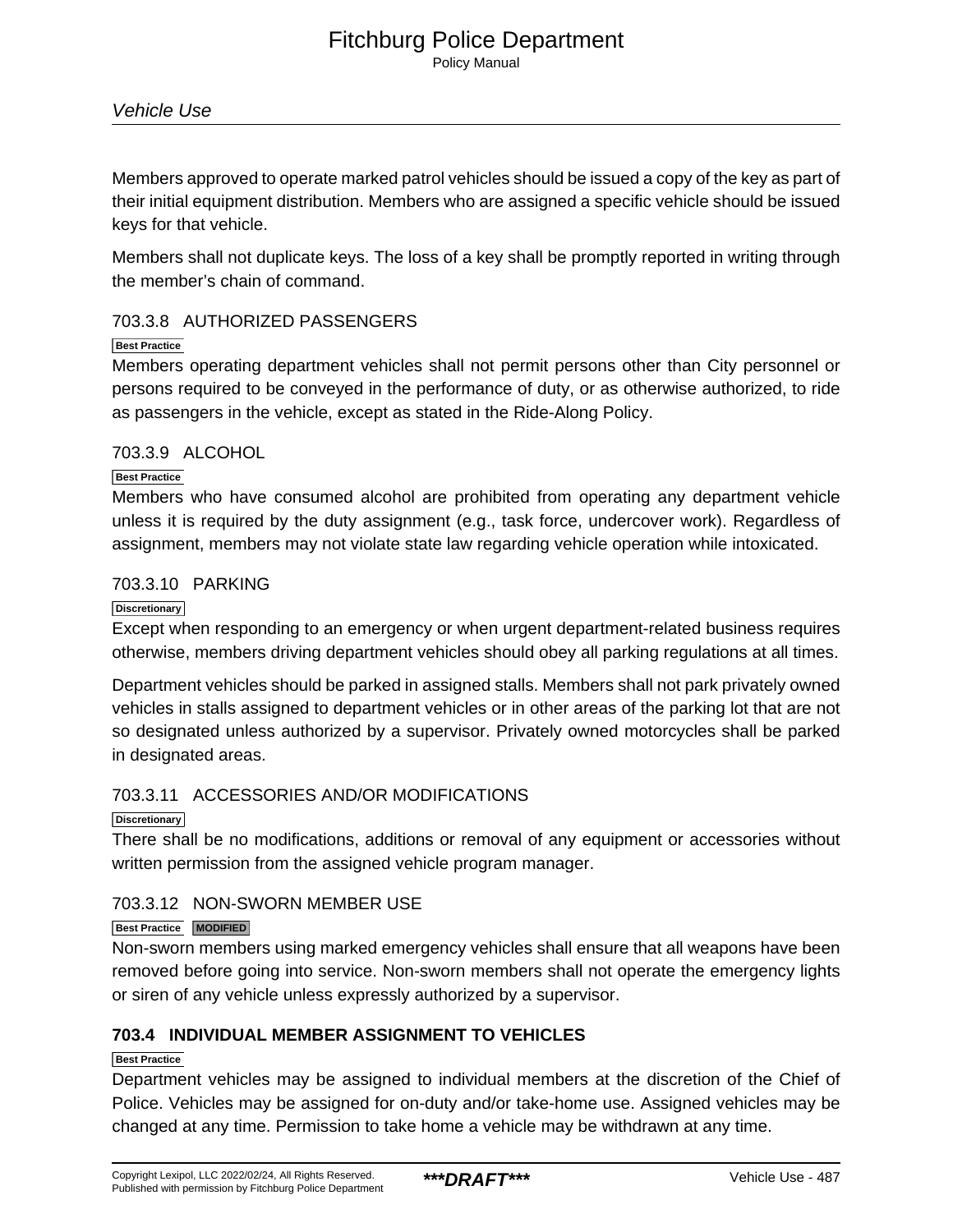Policy Manual

The assignment of vehicles may be suspended when the member is unable to perform his/her regular assignment.

## 703.4.1 ON-DUTY USE

#### **Best Practice**

Vehicle assignments shall be based on the nature of the member's duties, job description and essential functions, and employment or appointment status. Vehicles may be reassigned or utilized by other department members at the discretion of the Chief of Police or the authorized designee.

### 703.4.2 UNSCHEDULED TAKE-HOME USE

#### **Best Practice MODIFIED**

Circumstances may arise where department vehicles must be used by members to commute to and from a work assignment. Members may take home department vehicles only with prior approval of a supervisor and shall meet the following criteria:

- (a) The circumstances are unplanned and were created by the needs of the Department.
- (b) Other reasonable transportation options are not available.
- (c) The member lives within a reasonable distance (generally not to exceed a 60-minute drive time) of the City of Fitchburg City limits.
- (d) Off-street parking will be available at the member's residence.
- (e) Vehicles will be locked and keys removed when not attended.

# 703.4.3 ASSIGNED VEHICLES

#### **Best Practice MODIFIED**

Assignment of take-home vehicles shall be based on the location of the member's residence; the nature of the member's duties, job description and essential functions; and the member's employment or appointment status. Residence in the City of City of Fitchburg is a prime consideration for assignment of a take-home vehicle. Members who reside outside the City of City of Fitchburg may be required to secure the vehicle at a designated location or the Department at the discretion of the Chief of Police.

Department members shall sign a take-home vehicle agreement that outlines certain standards, including, but not limited to, how the vehicle shall be used, where it shall be parked when the member is not on-duty, vehicle maintenance responsibilities and member enforcement actions.

Members are cautioned that under federal and local tax rules, personal use of a City vehicle may create an income tax liability for the member. Questions regarding tax rules should be directed to the member's tax adviser.

Criteria for use of take-home vehicles include the following:

(a) Vehicles shall only be used for work-related purposes and shall not be used for personal errands or transports, unless special circumstances exist and the Chief of Police or a Section Commander gives authorization.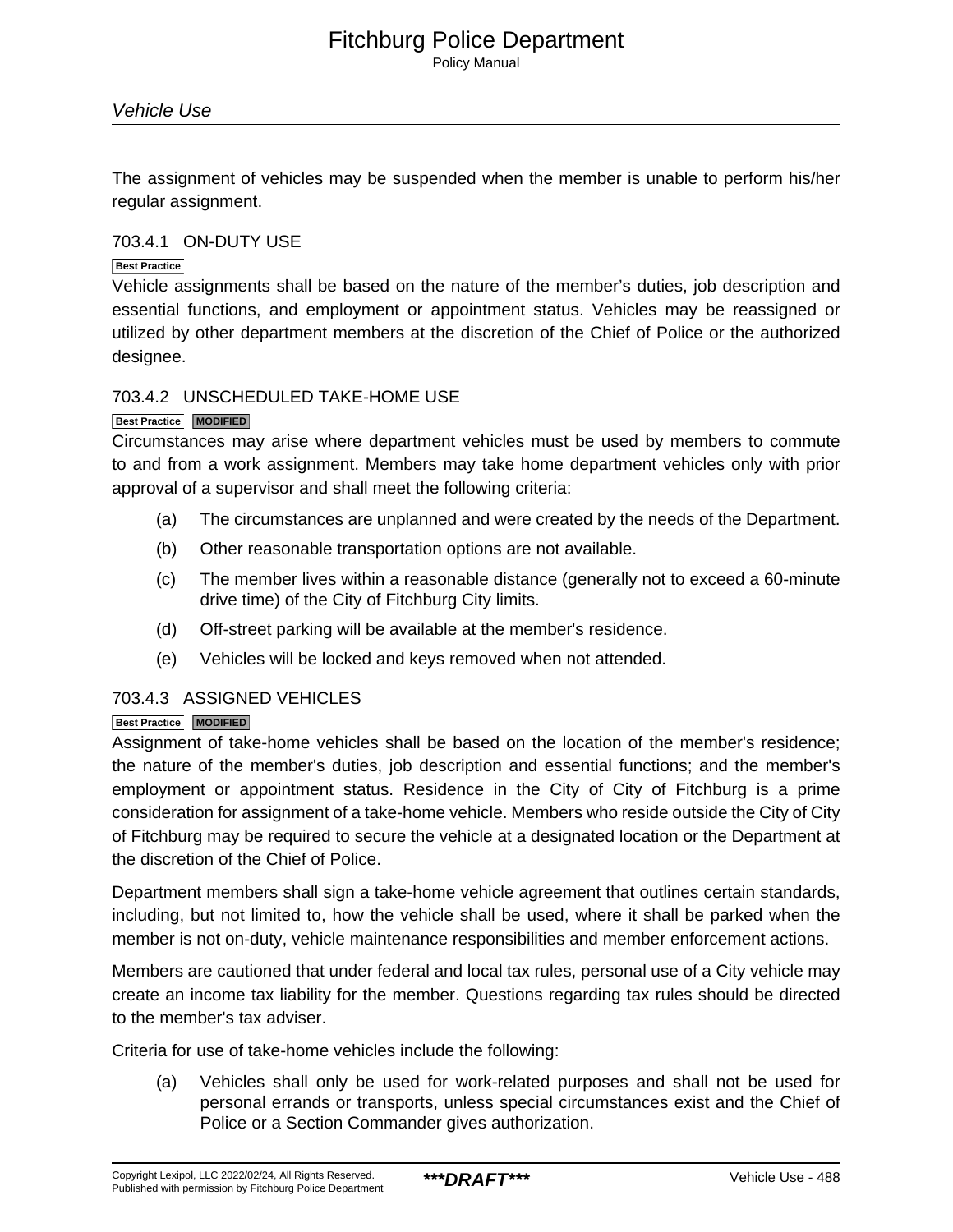- (b) Vehicles may be used to transport the member to and from the member's residence for work-related purposes.
- (c) Vehicles will not be used when off-duty except:
	- 1. In circumstances when a member has been placed on call by the Chief of Police or Section Commanders and there is a high probability that the member will be called back to duty.
	- 2. When the member is performing a work-related function during what normally would be an off-duty period, including vehicle maintenance or traveling to or from a work-related activity or function.
	- 3. When the member has received permission from the Chief of Police or Section Commanders.
	- 4. When the vehicle is being used by the Chief of Police, Section Commanders or members who are in on-call administrative positions.
	- 5. When the vehicle is being used by on-call investigators.
- (d) While operating the vehicle, authorized members will carry and have accessible their duty firearms and be prepared to perform any function they would be expected to perform while on-duty.
- (e) The two-way communications radio, MDC and global positioning satellite device, if equipped, must be on and set to an audible volume when the vehicle is in operation.
- (f) Unattended vehicles are to be locked and secured at all times.
	- 1. No key should be left in the vehicle except when it is necessary that the vehicle be left running (e.g., continued activation of emergency lights, canine safety, equipment charging).
	- 2. All weapons shall be secured while the vehicle is unattended.
	- 3. All department identification, portable radios and equipment should be secured.
- (g) Vehicles are to be parked off-street at the member's residence unless prior arrangements have been made with the Chief of Police or the authorized designee. If the vehicle is not secured inside a locked garage, the vehicle must be locked and all keys shall be removed.
- (h) Vehicles are to be secured at the police departmentwhen a member will be away from their residence for periods exceeding one week.
- (i) The member is responsible for the care and maintenance of the vehicle.

# 703.4.4 ENFORCEMENT ACTIONS

#### **State**

When driving a take-home vehicle to and from work outside of the jurisdiction of the Fitchburg Police Department or while off-duty, an officer shall not initiate enforcement actions except in those circumstances where a potential threat to life or of bodily harm exists (Wis. Stat. § 175.40(6m)(a)) (see the Off-Duty Law Enforcement Actions and Law Enforcement Authority policies).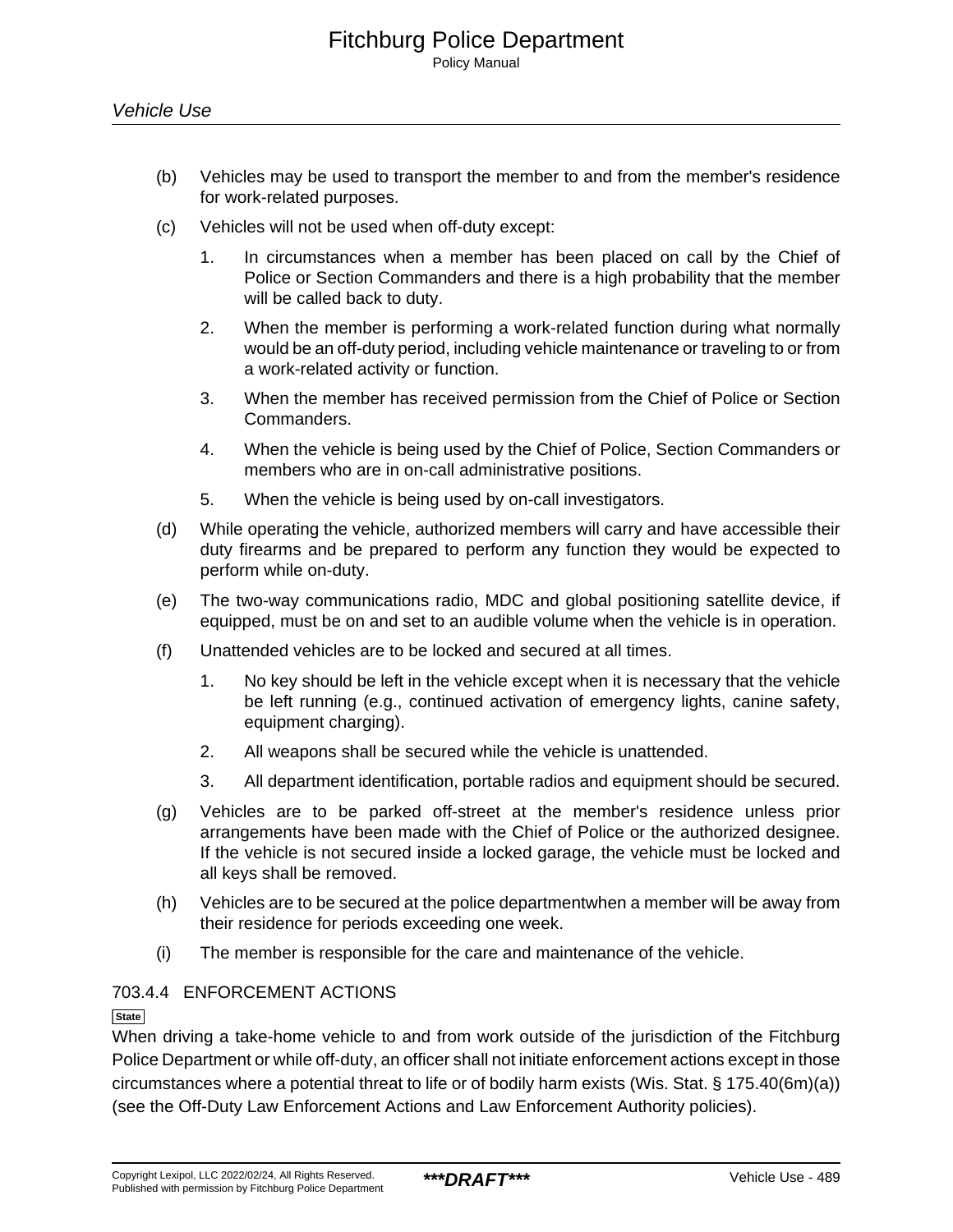Officers may render public assistance when it is deemed prudent (e.g., to a stranded motorist).

Officers driving take-home vehicles shall be armed, appropriately attired and carry their department-issued identification. Officers should also ensure that department radio communication capabilities are maintained to the extent feasible.

#### 703.4.5 MAINTENANCE

#### **Discretionary MODIFIED**

Members are responsible for the cleanliness (exterior and interior) and overall maintenance of their assigned vehicles. Cleaning and maintenance supplies will be provided by the Department. Failure to adhere to these requirements may result in corrective action and loss of vehicle assignment. The following should be performed as outlined below:

- (a) Members shall make daily inspections of their assigned vehicles for service/ maintenance requirements and damage.
- (b) It is the member's responsibility to ensure that his/her assigned vehicle is maintained according to the established service and maintenance schedule.
- (c) All scheduled vehicle maintenance and car washes shall be performed as necessary at a facility approved by the department supervisor in charge of vehicle maintenance.
- (d) The Department shall be notified of problems with the vehicle and approve any major repairs before they are performed.
- (e) All weapons shall be removed from any vehicle left for maintenance.
- (f) Supervisors shall make, at a minimum, monthly inspections of vehicles assigned to members under their command to ensure the vehicles are being maintained in accordance with this policy.

# **703.5 DAMAGE, ABUSE AND MISUSE**

### **Best Practice**

When any department vehicle is involved in a traffic crash or otherwise incurs damage, the involved member shall promptly notify a supervisor. Any traffic crash report shall be filed with the agency having jurisdiction (see the Traffic Crash Response and Reporting Policy).

Damage to any department vehicle that was not caused by a traffic crash shall be immediately reported during the shift in which the damage was discovered, documented in memorandum format and forwarded to the Shift Sergeant. An administrative investigation should be initiated to determine if there has been any vehicle abuse or misuse.

# **703.6 ATTIRE AND APPEARANCE**

#### **Discretionary**

When operating any department vehicle while off-duty, members may dress in a manner appropriate for their intended activity. Whenever in view of or in contact with the public, attire and appearance, regardless of the activity, should be suitable to reflect positively upon the Department.